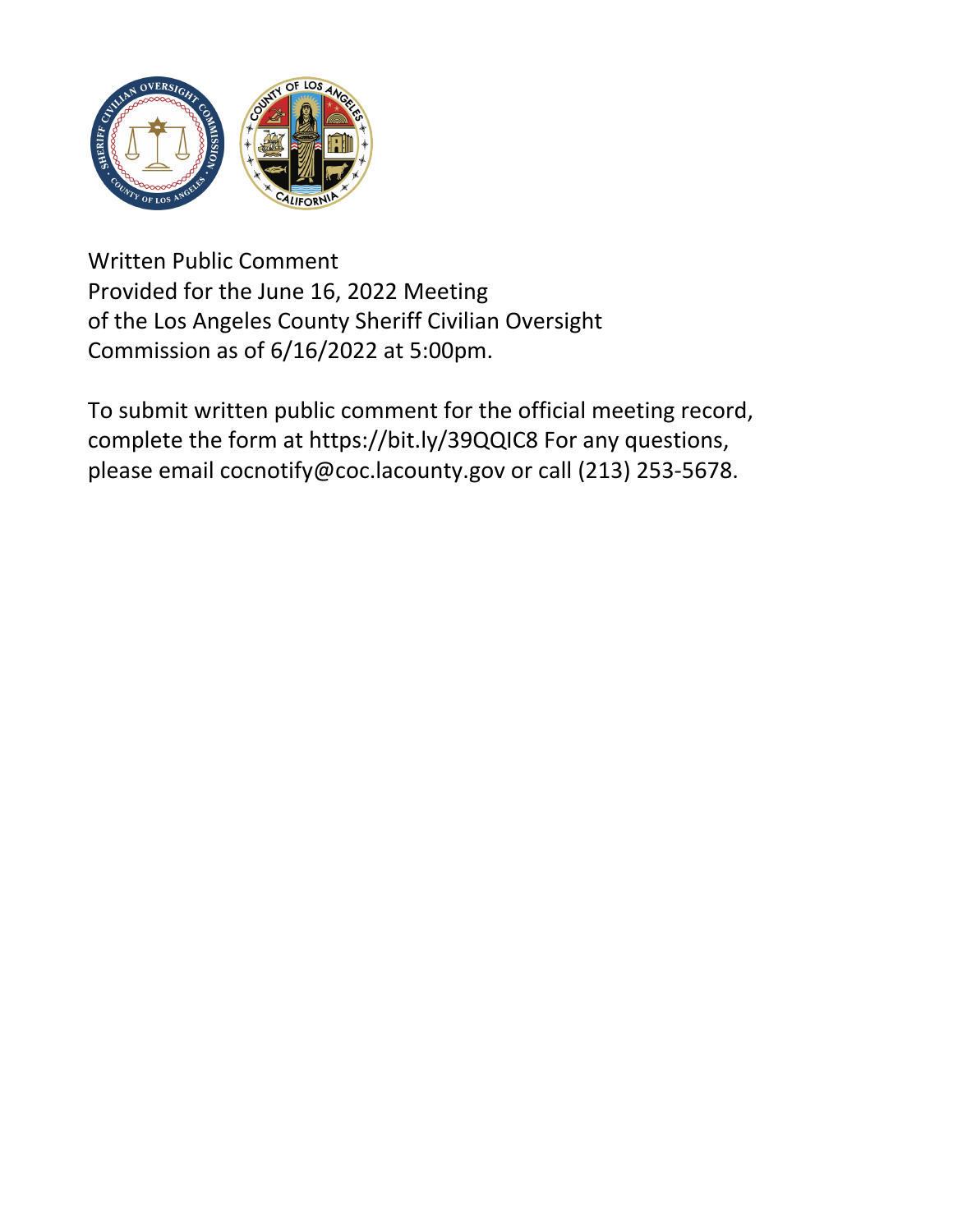| <b>Name &amp; Topic</b>                            | <b>Public Comment</b>                                                                                                                                                                                                                                                                                                                                                                                                                                                                                                                                                                                                                                                                                                                                                                                                                                                                     |
|----------------------------------------------------|-------------------------------------------------------------------------------------------------------------------------------------------------------------------------------------------------------------------------------------------------------------------------------------------------------------------------------------------------------------------------------------------------------------------------------------------------------------------------------------------------------------------------------------------------------------------------------------------------------------------------------------------------------------------------------------------------------------------------------------------------------------------------------------------------------------------------------------------------------------------------------------------|
| Reynaldo<br>Abuse of power<br>Disciplinary actions | We need to push hard for diciplinary actions against the deputies. That are abusing there<br>power intimidating people the helicopter flying on top of people houses and cesnas<br>airplanes. we need to stop them for doing that .wheisting taxpayers money.                                                                                                                                                                                                                                                                                                                                                                                                                                                                                                                                                                                                                             |
| <b>Lionel Mares</b>                                | Hello CoC,                                                                                                                                                                                                                                                                                                                                                                                                                                                                                                                                                                                                                                                                                                                                                                                                                                                                                |
| LASD Sub-<br>Groups/Cliques/Gang-<br>membership    | I am writing to express my frustration with Sheriff Alejandro Villanueva who has constantly<br>been engaging in a manner that is not professional or appropriate. Sheriff Villanueva's<br>behavior is immature and unprofessional. He has engaged in the same kind of deviance that<br>others have engaged in, and it is not helping to improve the relations with the community.<br>Sheriff Villanueva must step down and resign his post. The Los Angeles Sheriff's Department<br>(LASD) needs a major overhaul and civilian control to manage its affairs. The current<br>leadership at the LASD has only made things worse for everyone. There is absolutely no<br>reason for law enforcement to have members or deputies operate like street gangs and or<br>have racism within its ranks. It is counter-productive and radical. We need major cultural<br>changes in the LASD, now! |
| Erick Jason Medal<br>public comment                | It is a reality that you as a commission must fight! We just recently witnessed how 31<br>Nationalist (racist KKK) gang member terrorist tried to bring harm to an LGBTQ event in<br>Idaho. Here in Los Angeles County, we don't have the luxury to allow gang member sheriff<br>(the biggest gang member organization in L.A. County) to harass, target, intimidate,<br>threaten, cover up, and kill just because they represent something 60% of the people are<br>tired of experiencing and seeing on T.V.<br>You must pass and hold these gang member sheriffs accountable for every little thing they<br>do!!! not only are we constantly watching our back for white Nationalist (who most identify                                                                                                                                                                                 |
|                                                    | themselves as Republicans) but we have to look out for gang member sheriff every time<br>they drive by! Our resources must be used to support public safety only!<br>Our resources should not be used for anything else! the money this big gang member<br>organization should focus only on is public safety, respecting humanity, and assisting the<br>communities they have literally destroyed!<br>We know it is hard to do a honest day's work with the worst Bandito Villanueva example                                                                                                                                                                                                                                                                                                                                                                                             |
|                                                    | being in charge, but this gang member sheriff organization must turn itself around if they<br>wan to continue to exist!!!!                                                                                                                                                                                                                                                                                                                                                                                                                                                                                                                                                                                                                                                                                                                                                                |
|                                                    | We know how gang member Bandito Villanueva disrespects females and threatens<br>reporters! of course how he cover ups tragedies just like Lee Baca and Shermon Block! Look<br>where their faith took them!                                                                                                                                                                                                                                                                                                                                                                                                                                                                                                                                                                                                                                                                                |
|                                                    | It is time for this commission to act for the people of the county of Los Angeles, for all the<br>impacted families like Andres Guardado, Dejon Kizziee, Fred Williams, and Frederick Holder<br>and the list goes on and on, we must acknowledge and respect the grieving mothers<br>especially! and on my behalf because I have a long list of encounters with this gang member<br>sheriff organization since 1992 the day of Rodney King!!                                                                                                                                                                                                                                                                                                                                                                                                                                              |
|                                                    | No more excuses from any agency that is to protect our rights! we are on the verge of not<br>believing anymore!                                                                                                                                                                                                                                                                                                                                                                                                                                                                                                                                                                                                                                                                                                                                                                           |
|                                                    | We must act immediately because people are no longer afraid. Killer cops get doxed! and<br>confronted at their homes which is correct! and protesters are not afraid of shooting down<br>corrupt gang member station where criminals still work as corrupt killer cops!                                                                                                                                                                                                                                                                                                                                                                                                                                                                                                                                                                                                                   |
|                                                    | I urge for this commission to act swiftly into implementing measures that will clean this gang                                                                                                                                                                                                                                                                                                                                                                                                                                                                                                                                                                                                                                                                                                                                                                                            |